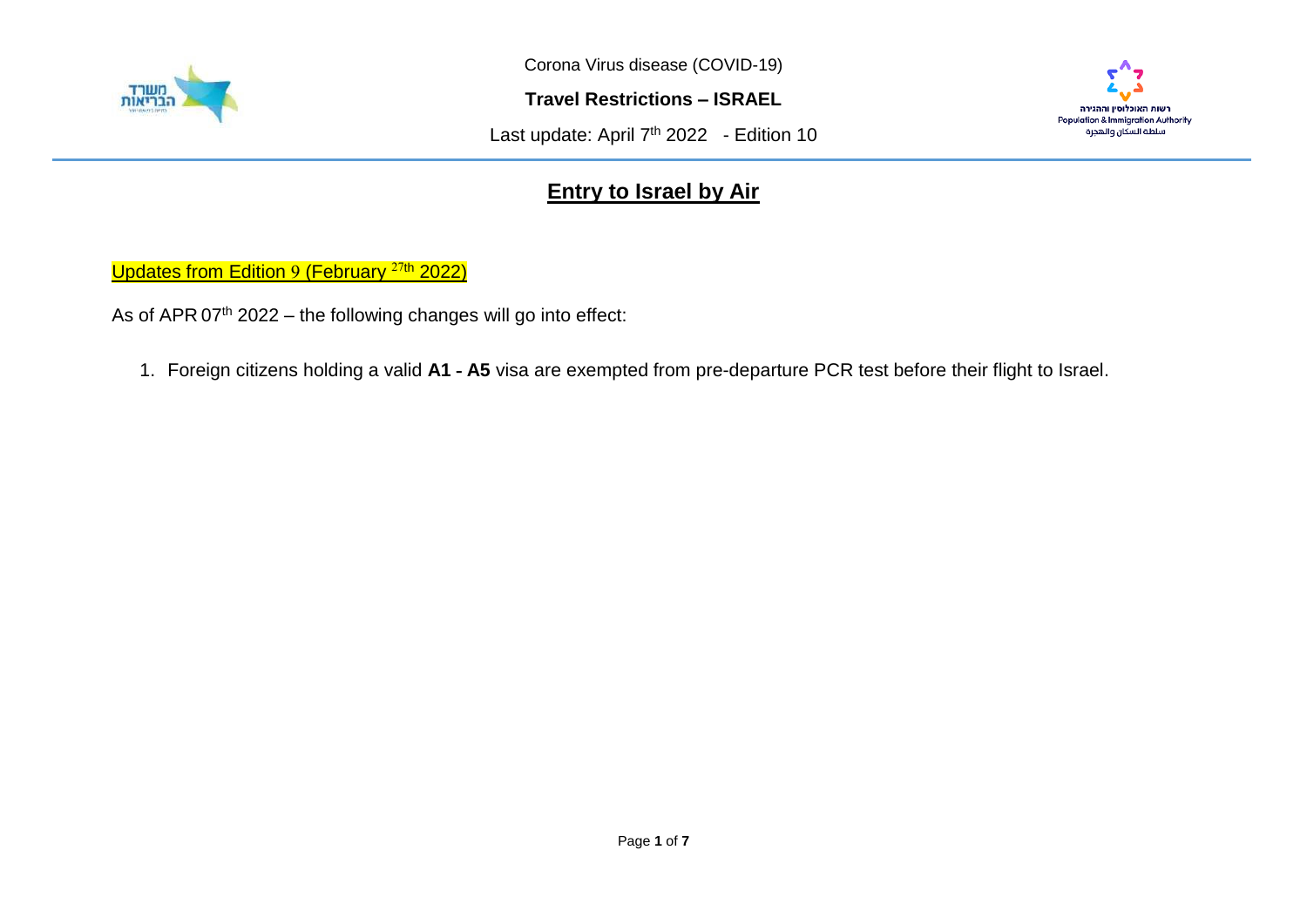

**Travel Restrictions – ISRAEL**

Last update: April 7<sup>th</sup> 2022 - Edition 10



- 1. ALL passengers Israelis and foreign citizens, travelling to Israel must fill out and submit the online [Israel Entry Statement Form](https://corona.health.gov.il/en/flights/?utm_source=go.gov.il&utm_medium=referral) through the Israeli Ministry of Health website within 48 hours prior to Schedule Time of Departure.
- 2. All passengers who are foreign citizens entering to Israel (if they have stayed in a territory outside of Israel for more than 72 hours) must present a negative PCR test – conducted within 72 hours of the STD (from the first point of departure) – unless they are exempted as per the tables below.

The test result must be in an official document and contain the passport number on it.

3. All passengers must take a PCR test upon arrival in Israel. This requirement applies for all passengers, including vaccinated and recovered persons.

Pre-registration is required on the [sampling company's website](https://testngo.femi.com/en/sign-in) ("Femi") located at Ben Gurion International Airport.

4. All passengers arriving into Israel from abroad must go into [isolation](https://corona.health.gov.il/en/abroad/isolation/) for 24 hours OR until receiving a negative result on the PCR test that was taken upon arrival, whichever is earlier.

Israelis and foreign citizens who become confirmed to Covid-19 during their stay in Israel must go into full isolation.

Israeli citizens will do the isolation at home.

Foreign citizens will be transported by ambulance to a managed isolation facility for recovery and the costs of ambulance transport, stay in the managed isolation facility and medical care will be at their own expenses.

- 5. Holders of "Alyia" Permit, are allowed to board as well (subject to Entry Statement and PCR/Antigen test).
- 6. Please note : for foreign citizens the final entry approval is subject to the immigration officer's decision upon arrival as per the Israeli Law
- 7. **The following categories of passengers are allowed to enter Israel:**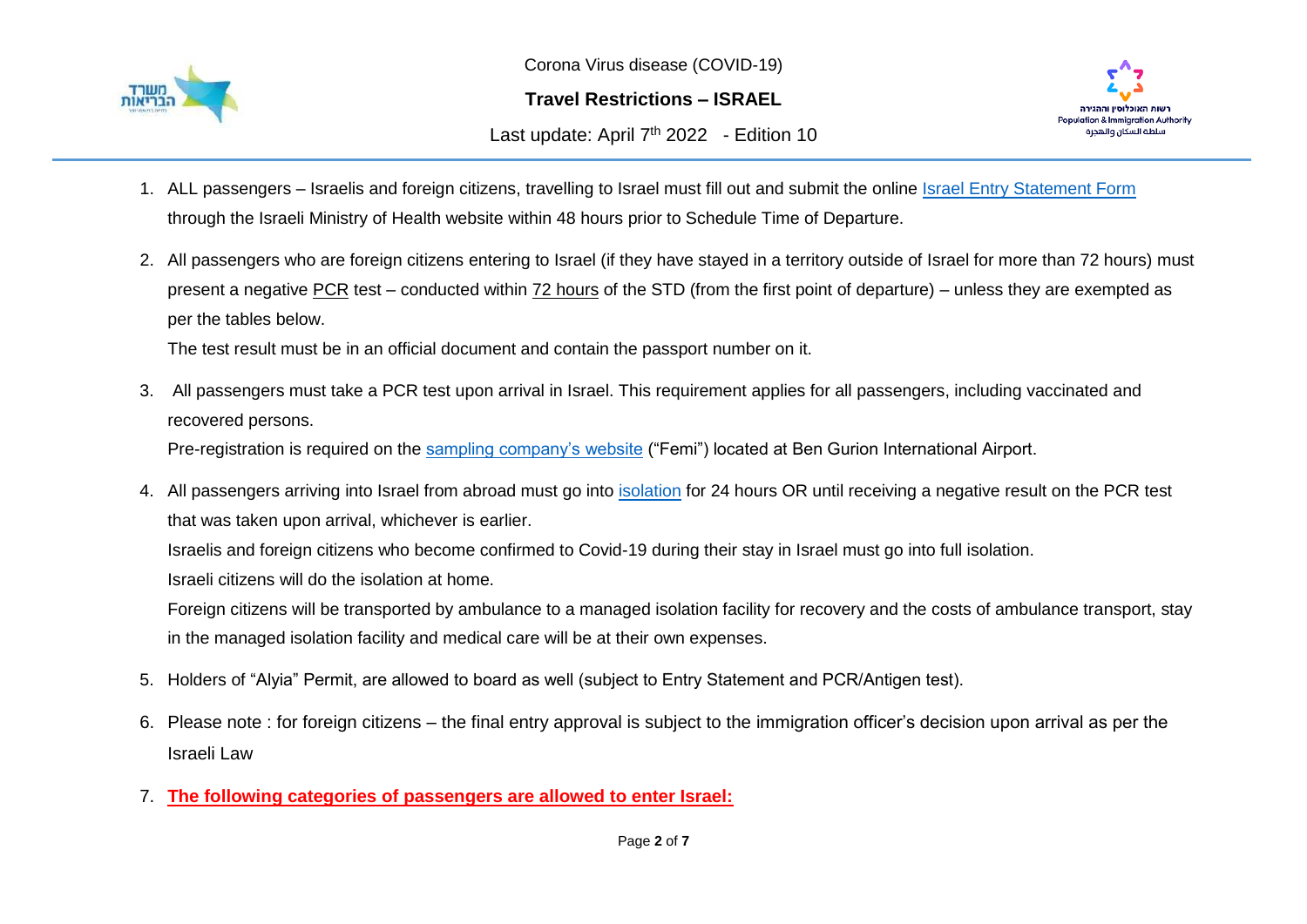

**Travel Restrictions – ISRAEL**





| Passenger's        | Passenger's                                                                         | <b>Covid19 Test</b>                                                                                                                                                                                                   | <b>Entry Statement</b>                           |
|--------------------|-------------------------------------------------------------------------------------|-----------------------------------------------------------------------------------------------------------------------------------------------------------------------------------------------------------------------|--------------------------------------------------|
| <b>Nationality</b> | <b>Permit to Enter Israel</b>                                                       |                                                                                                                                                                                                                       | form                                             |
| <b>Israeli</b>     | 1. All Israeli<br><b>Passengers</b><br>are allowed to<br>enter/return to<br>Israel. | Israeli Citizens, permanent residents and<br>temporary residents holding an Israeli passport<br>OR a valid Israeli ID card - are not required to<br>present a COVID test before boarding a flight to<br><b>Israel</b> | Submission of<br>Entry statement<br>is mandatory |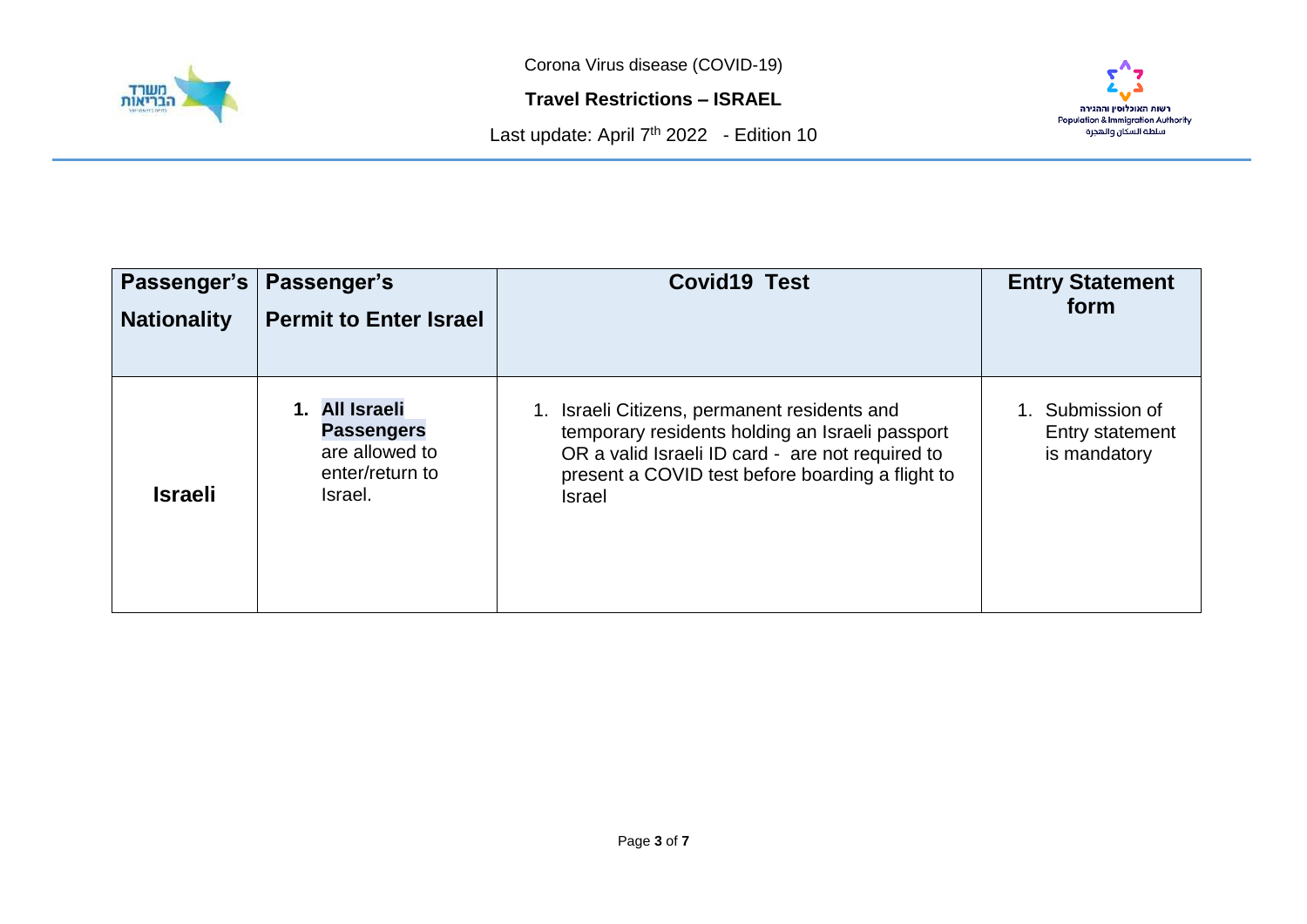

## **Travel Restrictions – ISRAEL**



| Passenger's                                                                                    | Passenger's                                                                                                                                                | <b>Covid19 Test</b>                       |                                                                                                                                                                                                                                                                                                                                                                                                                                                                                                                                                                                                | <b>Entry Statement</b>                              |
|------------------------------------------------------------------------------------------------|------------------------------------------------------------------------------------------------------------------------------------------------------------|-------------------------------------------|------------------------------------------------------------------------------------------------------------------------------------------------------------------------------------------------------------------------------------------------------------------------------------------------------------------------------------------------------------------------------------------------------------------------------------------------------------------------------------------------------------------------------------------------------------------------------------------------|-----------------------------------------------------|
| <b>Nationality</b>                                                                             | <b>Permit to Enter Israel</b>                                                                                                                              | <b>All Passengers</b>                     | <b>Exemption From</b>                                                                                                                                                                                                                                                                                                                                                                                                                                                                                                                                                                          | form                                                |
|                                                                                                |                                                                                                                                                            |                                           | <b>Pre-Flight COVID Test</b>                                                                                                                                                                                                                                                                                                                                                                                                                                                                                                                                                                   |                                                     |
| Foreign<br>citizens<br>who are not<br><b>required</b> to<br>have an<br>entry visa<br>to Israel | Foreign citizens who are<br>not required to have an<br>entry visa to Israel<br>1. Are allowed to enter<br>Israel regardless they are<br>vaccinated or not. | 1. PCR test within 72<br>hours before STD | 1. Those who have stayed<br>outside of Israel for less<br>than 72 hours.<br>Those infected and<br>recovered who can<br>present a positive test<br>result on a PCR test<br>OR rapid (Antigen) test,<br>administrated by<br>professional sampler<br>taken less than 3<br>months before the day<br>of air travel, provided<br>that at least 8 days<br>pass from testing day.<br>Those who recovered<br>$\mathcal{S}$<br>in Israel presenting<br>"Covid Certificate" from<br>the Israeli MOH<br>indicating a status of<br>recovery - provided<br>that 3 months have not<br>elapsed from the day of | 1. Submission of Entry<br>statement is<br>mandatory |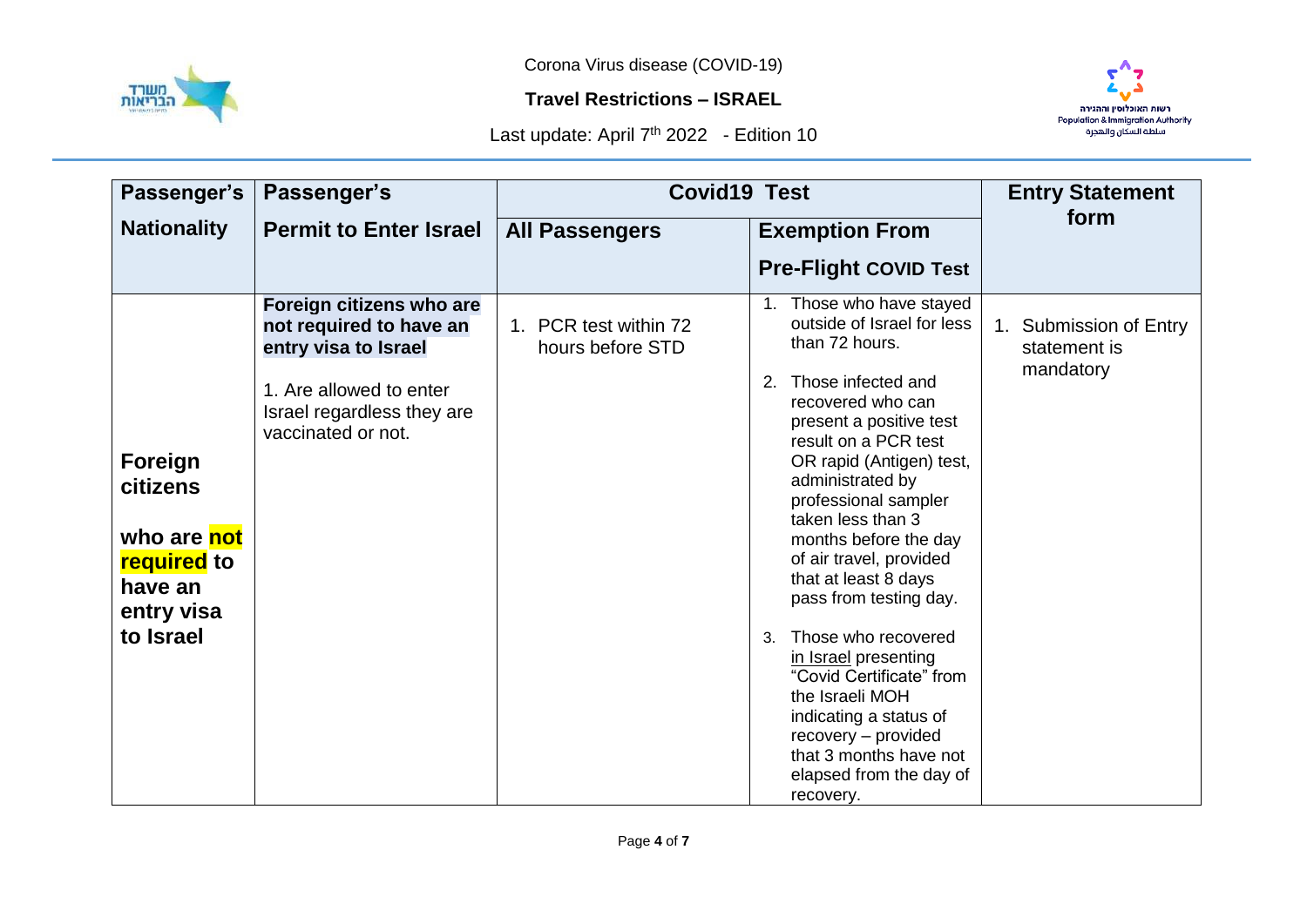

## **Travel Restrictions – ISRAEL**



| Passenger's                                                                                | Passenger's                                                                                                                                                                          | <b>Covid19 Test</b>                       |                                                                                                                                                                                                                                                                                                                                                                                                                                                                                                                                                                                                                                                     | <b>Entry Statement</b>                              |
|--------------------------------------------------------------------------------------------|--------------------------------------------------------------------------------------------------------------------------------------------------------------------------------------|-------------------------------------------|-----------------------------------------------------------------------------------------------------------------------------------------------------------------------------------------------------------------------------------------------------------------------------------------------------------------------------------------------------------------------------------------------------------------------------------------------------------------------------------------------------------------------------------------------------------------------------------------------------------------------------------------------------|-----------------------------------------------------|
| <b>Nationality</b>                                                                         | <b>Permit to Enter Israel</b>                                                                                                                                                        | <b>All Passengers</b>                     | <b>Exemption From</b>                                                                                                                                                                                                                                                                                                                                                                                                                                                                                                                                                                                                                               | form                                                |
|                                                                                            |                                                                                                                                                                                      |                                           | <b>Pre-Flight COVID Test</b>                                                                                                                                                                                                                                                                                                                                                                                                                                                                                                                                                                                                                        |                                                     |
| Foreign<br>citizens<br>who are<br><b>required</b> to<br>have an<br>entry visa<br>to Israel | Foreign citizens who are<br>required to have an entry<br>visa to Israel<br>1. Holding a valid visa<br>2. Are allowed to enter<br>Israel regardless<br>they are vaccinated<br>or not. | 1. PCR test within 72<br>hours before STD | 1. Those who have stayed<br>outside of Israel for less<br>than 72 hours.<br>Those infected and<br>2.<br>recovered who can<br>present airline with a<br>positive test result on a<br>PCR test OR rapid<br>(Antigen) test,<br>administrated by<br>professional sampler<br>taken less than 3 months<br>before the day of air<br>travel, provided that at<br>least 8 days pass from<br>testing day.<br>Those who recovered in<br>3.<br><b>Israel presenting "Covid</b><br>Certificate" from the<br>Israeli MOH indicating a<br>status of recovery -<br>provided that 3 months<br>have not elapsed from the<br>day of recovery.<br>4. Holding A1-A5 Visa | 1. Submission of Entry<br>statement is<br>mandatory |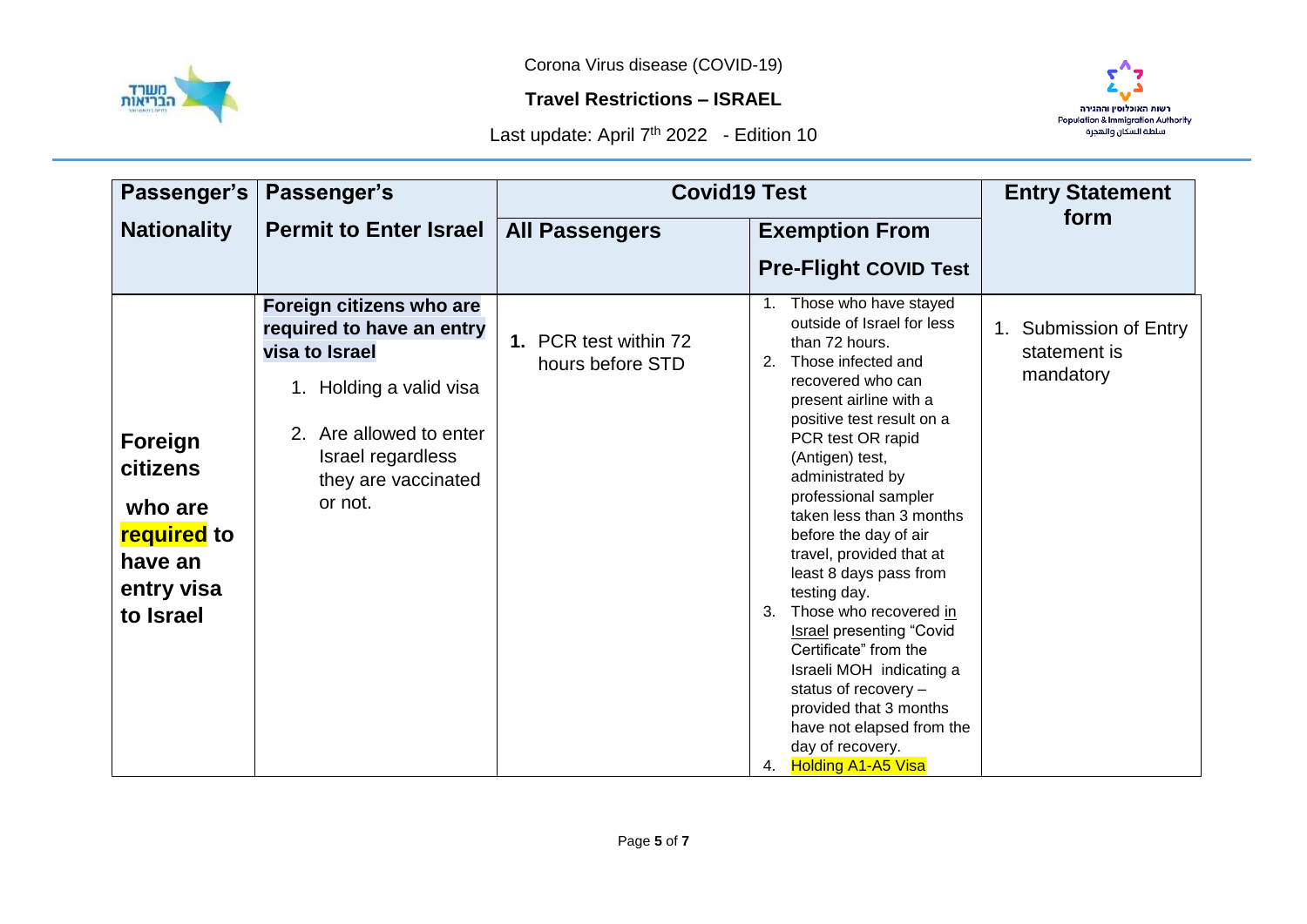

## **Travel Restrictions – ISRAEL**



| Passenger's                                                                                        | Passenger's                                                                                                                                                                                                                           | <b>Covid19 Test</b>                       |                                                                                                                                                                                                                                                                                                                                                                                                                                                                                                                                                                                                                              | <b>Entry Statement</b>                              |
|----------------------------------------------------------------------------------------------------|---------------------------------------------------------------------------------------------------------------------------------------------------------------------------------------------------------------------------------------|-------------------------------------------|------------------------------------------------------------------------------------------------------------------------------------------------------------------------------------------------------------------------------------------------------------------------------------------------------------------------------------------------------------------------------------------------------------------------------------------------------------------------------------------------------------------------------------------------------------------------------------------------------------------------------|-----------------------------------------------------|
| <b>Nationality</b>                                                                                 | <b>Permit to Enter</b>                                                                                                                                                                                                                | <b>All Passengers</b>                     | <b>Exemption From</b>                                                                                                                                                                                                                                                                                                                                                                                                                                                                                                                                                                                                        | form                                                |
|                                                                                                    | <b>Israel</b>                                                                                                                                                                                                                         |                                           | <b>Pre-Flight COVID Test</b>                                                                                                                                                                                                                                                                                                                                                                                                                                                                                                                                                                                                 |                                                     |
| <b>Foreign citizens</b><br>who are<br><b>required</b> to have<br>an entry visa to<br><b>Israel</b> | <b>Holders of special</b><br>letter of authorization<br>by Ministry of Foreign<br><b>Affairs or Population</b><br><b>Immigration authority</b><br>1. Are allowed to<br>enter Israel<br>regardless<br>they are<br>vaccinated or<br>not | 1. PCR test within 72<br>hours before STD | 1. Those who have stayed<br>outside of Israel for less<br>than 72 hours.<br>Those infected and<br>2.<br>recovered who can<br>present airline with a<br>positive test result on a<br>PCR test OR rapid<br>(Antigen) test,<br>administrated by<br>professional sampler<br>taken less than 3<br>months before the day<br>of air travel, provided<br>that at least 8 days pass<br>from testing day.<br>Those who recovered in<br>3.<br><b>Israel presenting "Covid</b><br>Certificate" from the<br>Israeli MOH indicating a<br>status of recovery $-$<br>provided that 3 months<br>have not elapsed from<br>the day of recovery. | 1. Submission of Entry<br>statement is<br>mandatory |